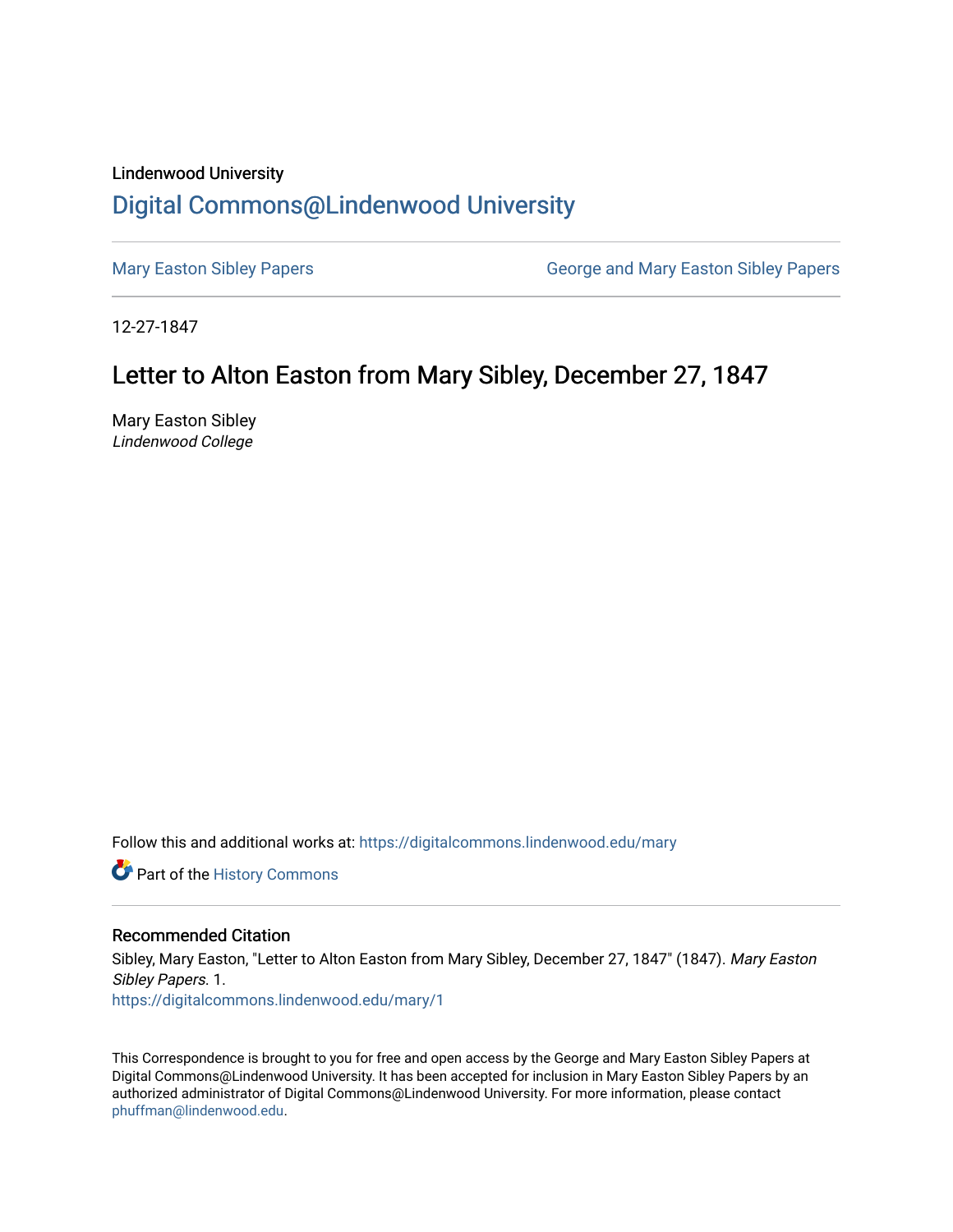My dear Alton,

Leavensworth.

This night I received your welcome letter, the first I have received since you left

I did not know but you were displeased with me for writing the letter you refer to, and therefore did not intend to write again – But if I love any one, I can have no concealments with them, my every thought feeling and emotion must be communicated if I hold communion with them, & when this unreserved devotedness is denied its exercise a revulsion [?] takes place and the pent stream of affection & confidence struggles in my breast until it overflows in some other channel – This is as characteristic of your sister as the reserve & severity of your nature is to you, and perhaps accounts for the influence gained & maintained by the individual you so much dislike – Although we you [the word "you" is faintly but clearly inserted between "we" and "have," with an insertion mark to show where it should go. The word "I" followed by a comma (which could also conceivably be half of an insertion mark) similarly appears written above the word "have." The only clear meaning I can think of for these words is that the phrase originally read "you and I" as a clarification of the word "we," and the "and" was subsequently lost in photocopy. This explanation is, however, not at all supported by even the faintest marks that might be construed as the lost "and."] have loved each other it has not been an unreserved confidential or rather confiding love that alone satisfies my Nature – And when I wrote that letter I wished to place you just in that relation which [sic] a friend I love best must stand, in order to obtain that influence over me which every true friend is entitled to possess – You think you know much of me, but my dear brother you are almost a stranger to my history & character –– If you knew all, you would not wonder that I yielded my love & confidence to one who for years alone appeared to appreciate & desire both [see note A below]  $-$  & this is the reason of the remark I made that it was unfortunate for me that I had not sought from you that sympathy which I needed & without which I can not live – And even now as far as I am advanced in years my feelings are as strong as they were in early life – I have no such thing as what is called passion in my nature & never had, and it appears to me for that reason I have a double portion of affectionate & feeling [the "&," which is incorrect, was clearly added as a later insertion/correction, probably a mistake made during proofreading] & child like confidence in my composition –The peculiarity of my temperement [sic] has been the cause of much of my unhappiness – I have been misunderstood, misjudged & slandered – With the warm affections of a little child desiring the kind & tender & innocent caress of a mother [see note B below] I have been met with sterness [sic] & coldness from parent & husband and even (shall I say it) from that brother who now loves me so dearly. – Is it strange then that the struggle should have been so hard? to give up the only one who appeared to me to understand & appreciate my character & feelings? –– But the struggle tho' terrible has ended, & She can never be to me again what she has been - I have no longer the disposition to pour [see note C] into her bosom the overflowing fulness [sic] of my heart – It is no longer a relief to me to confide in her sympathy  $-$  And, in short, my heart is like Noah's Dove when she was first sent out of the Ark –– Its best rest, & final rest I know is in Heaven – But while we are in the flesh in spite of ourselves, we are prone to look for a portion of our enjoyment in earthly objects & in the exercise of earthly affections – I have endeavored to wean myself from all earthly enjoyments, and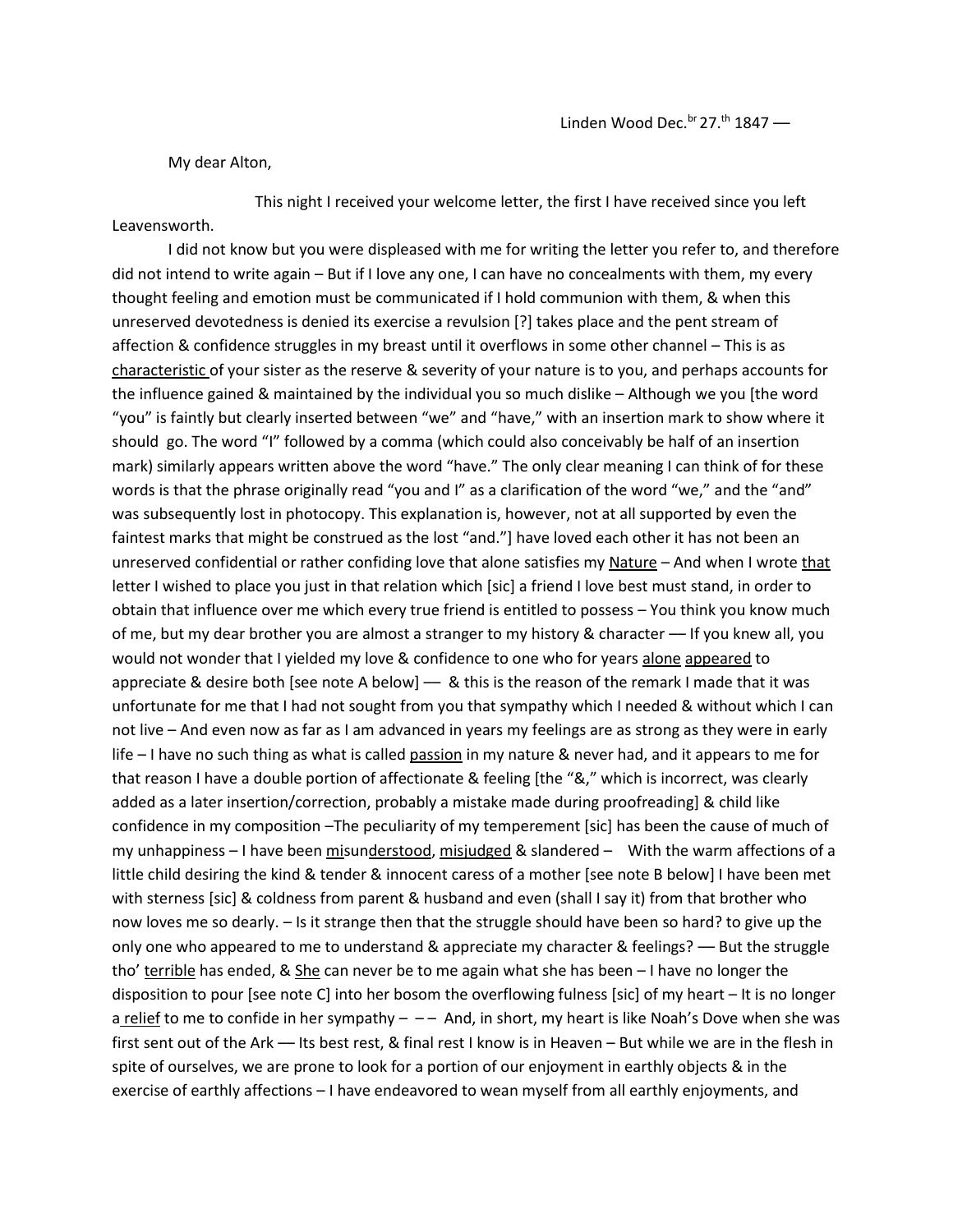desire to love pre-eminently my Saviour & my God – I desire never again to love another human being with the devotedness that I have the individual alluded to –

In my last letter I told you I intended to go and see Medora if Mr. S. would give his consent. I have not yet determined whether I should go or not – I did not mention Miss O's movements [see note D] as I supposed she kept you informed on that subject – I do not wish to do any injustice to any one, and I should be particularly sorry to do so in this instance. I therefore shall suspend my judgment for the present – I have seen nothing as yet to alter my opinion that she is a maneuverer [sic] but whether the maneuvering proceeds from a bad heart and bad motives I am not prepared to say or believe – "Time will determine" Mr. Alderson was married to Miss Baker on Thursday last and spent Christmas here with a number of neighbors & acquaintances, I will not desecrate the name of friend by applying it to any human being in my present state of mind – Henry has gone into Mr. Garriotts [sic] store I suppose with a Salary of \$4000 per year – He appears industrious and attentive to business – I hope he will do well ––

Doct<sup>r</sup>. Thompson and lady have returned from Pennsylvania and are now preparing to take a final leave of St. Charles – They will remove probably to Indianapolis – Mr. & Mrs. Smith are boarding at Mrs. Cummins together with Mrs. Hill & Howard Douglass – Mary Lee has returned from Kentucky very much to the discomfiture of her mother who was anxious to break up an intimacy between her & Alec Shovin [ ? This spelling does not seem right. Eliza refers to the same person – a Catholic whose courtship of Mary Lee scandalized her Protestant friends and relatives – in her own letters with a spelling more like "Chauvin."] – Mary is headstrong & her imagination is the most corrupt of any I ever dreamed of to be possible, as I learned when she was at school here [see note E] by picking up accidentally a letter of hers to Narmie [?] Otie [?] – Things spoken of lightly in that letter I should not & could not have even thought of, without bringing the blush of Shame all over me –

And I am consequently fearful of the issue of this affair – I know Maj. Lee [see note F] will oppose & so ought he, Such a marriage – For neither by association, education, or religion is it at all a suitable match – Mrs. Lee has kept the whole matter from her uncle & myself because Mary begged her not to tell us any thing about it, for the reason as she said, that we were so much prejudiced against by [see note G] Roman Catholics — She has written to her husband and urged him to come home —

If he possibly can I hope he will – For no one else can put a stop to Mary's folly  $-\text{ }$ 

 Miss Ott has been here since the commencement of the present session – But we had so few Scholars I have closed the school for the present – If I do not go to New York I suppose she will go to Farmington where she was so anxious to go, when I wrote to you my second letter – I shall pay her salary as punctually as though I had a full school – As I have written to you so recently, I will close this may you be blessed in all your ways & watched over by a kind providence is the prayer of your affect.ate sister

M.E.S.

[see note H]

[The postscript below appears on a separate sheet of paper:]

6.th Page – Dear Alton, I thought Mr. Sibley would write but as he has not done so, I will say that he has no hard feelings towards you at all – that he says Mrs. Lee & Mrs. S. never said any thing about you to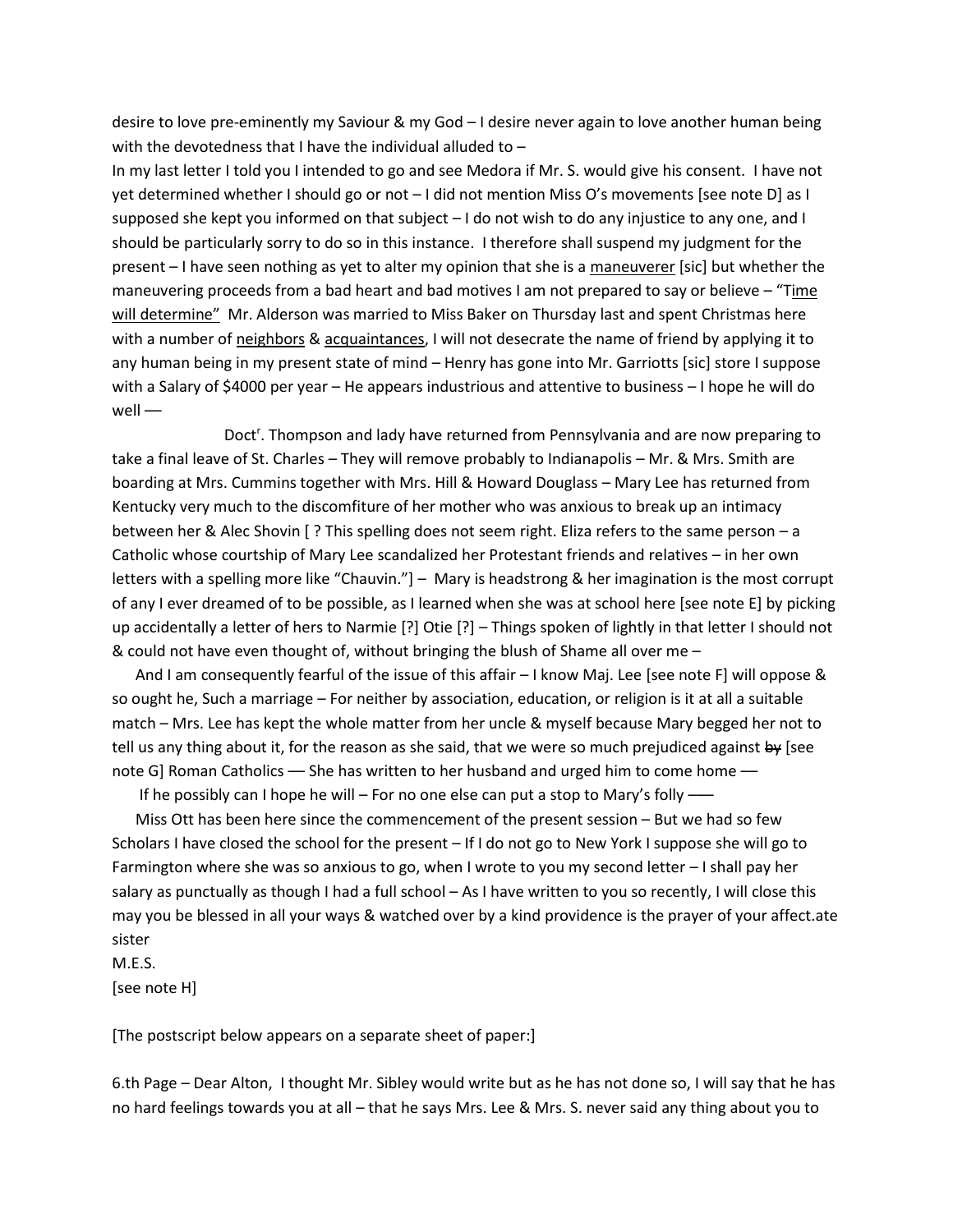him in reference to any occurrance [sic] here or in St. Charles — He did at one time think you were trifling with J –––– [? See note I] but that he was afterwards convinced that he entirely misunderstood the matter –

 Do not let what I have said about Miss O. influence you – You now stand to me in the place of such a friend as I must have, to be able to endure life, and I shall be likely to [the paper is torn here, but context makes it clear that "to" is the missing word] tell my thoughts and express my feelings [See note J] without reserve – sometimes those thoughts may be unjust to others & those feelings unnecessarily called into action – But if you understand the former part of my letter you will appreciate properly all my confidence in you – If not, I must remain like Noah's dove, seeking rest for the sole [? The paper is torn so that only "so" is visible] of her foot & finding none - But I have no Ark to return to.

I am finishing this with the view of sending it by the present Mail – your affectionate

Sister M. E. Sibley

[The address on the "envelope" reads as follows:]

Coln. A. B. Easton El Passo [sic] New Mexico

[There is a circular mark, presumably that of a seal, below the address, and at the top of the page (sideways relative to the original address) the document has been labeled in fainter handwriting as follows:]

Aunt Mary Sibley to her brother Col. A. R. Easton